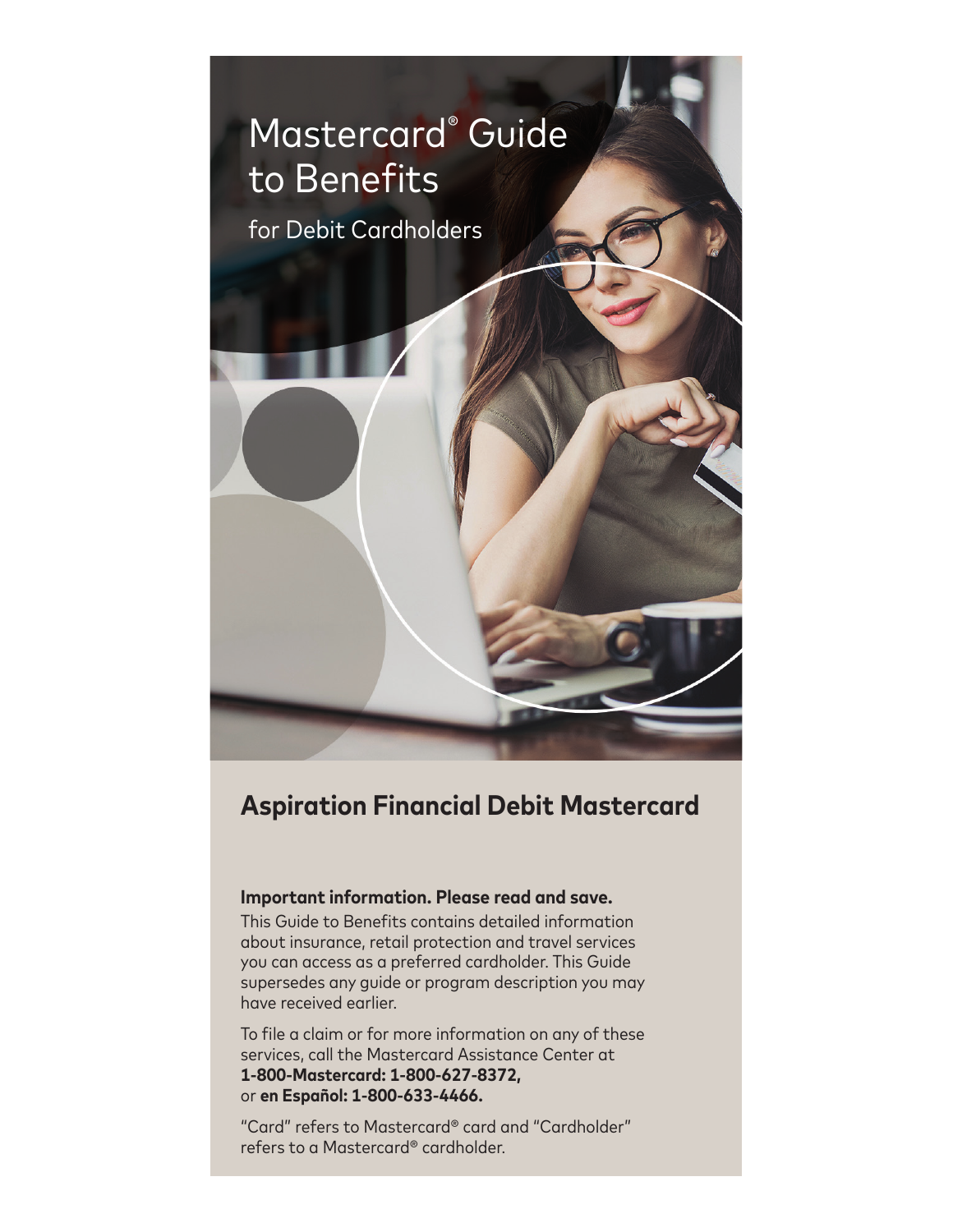# Key Terms

#### Key Terms:

Throughout this document, You and Your refer to the **cardholder** or **authorized user** of the **covered card**. We, Us, and Our refer to New Hampshire Insurance Company, an AIG company, Inc. (Except for Satisfaction Guarantee refer to AIG Warranty Guard, Inc.).

**Account Holder (Cellular & Identity Fraud ER)** means a person to whom an **eligible account** is issued and who holds the **eligible account** under his or her name.

**Administrator** means Sedgwick Claims Management Services, Inc., you may contact the **administrator** if you have questions regarding this coverage or would like to make a claim. The **administrator** can be reached by phone at **1-800-Mastercard**.

**Authorized User** means an individual who is authorized to make purchases on the **covered card** by the **cardholder** and is recorded by the Participating Organization on its records as being an **authorized user**.

**Authorized User (Cellular & Identity Fraud ER)** means a person who is recorded as an **authorized user** of an **eligible account** by the **account holder** and who is authorized by the **account holder** to make payments to the **eligible account**.

**Cardholder** means the person who has been issued an account by the Participating Organization for the **covered card**.

**Cardholder (Cellular)** means the **account holder** or **authorized user** of an **eligible account** in good standing.

**Cardholder** (**Identity Fraud ER)** means the **Account Holder** or **Authorized User** of an **Eligible Account** in good standing who is a U.S. citizen or a legal resident of the U.S. or a U.S. territory, including the District of Columbia, American Samoa, Puerto Rico, Guam, the U.S. Virgin Islands, and the Northern Mariana Islands.

**Covered Card** means the Mastercard card.

**Covered Card (Cellular & Identity Fraud ER)** means the Mastercard card linked to your **eligible account**.

**Eligible Account** means the account associated with the **cardholder's** U.S. issued credit card, debit card, checking account, line of credit, loan, certificate of deposit or other account that is eligible for coverage under the **group policy**.

**Eligible Cellular Wireless Telephones** means the cellular telephones associated with the primary line and additional or supplemental lines on the **eligible person's** monthly billing statement from a cellular provider for the billing cycle preceding the month in which the theft or damage occurred.

**Eligible Person** means a **cardholder** who charges his or her monthly bill for an **eligible cellular wireless telephone** to his or her **covered card**. No person or entity other than the **eligible person(s)** described shall have any legal or equitable right, remedy or claim for the insurance proceeds arising out of this coverage.

**Eligible Person** (**Identity Fraud ER)** means a **Cardholder** and his or her spouse and children up to age 18 (or up to age 26 if a full-time student enrolled in an accredited institution).

**Evidence of Coverage (EOC)** means the document describing the terms, conditions, and exclusions. The **EOC**, Key Terms, and Legal Disclosures are the entire agreement between You and Us. Representations or promises made by anyone that are not contained in the **EOC**, Key Terms, or Legal Disclosures are not a part of your coverage.

**Evidence of Coverage (EOC) (Cellular & Identity Fraud ER)** means the summary of benefits set forth below which describe the terms, conditions, limitations and exclusions of the coverage provided to you at no additional charge under the **group policy**. Representations or promises made by anyone that are not contained in the **group policy** are not part of your coverage. In the event the **EOC**, Key Terms, or Legal Disclosures of this Guide to Benefits conflict with the provisions of the **group policy**, the terms of the **group policy** govern your coverage.

**Group Policy** means the Cellular Protection Insurance Policy entered between New Hampshire Insurance Company, an AIG Company, and Mastercard Insurance Master Trust, which is the subject of this Guide to Benefits.

**Group Policy** (**Identity Fraud ER)** means the Identity Theft Insurance Policy entered between New Hampshire Insurance Company, an AIG Company, and Mastercard Insurance Master Trust, which is the subject of this Guide to Benefits.

**Mysteriously Disappear** means the vanishing of an item in an unexplained manner where there is absence of evidence of a wrongful act by a person or persons.

**Stolen** means taken by force and/or under duress or a loss which involves the disappearance of an **eligible cellular wireless telephone** from a known place under circumstances that would indicate the probability of theft and for which a police report was filed within forty-eight hours of the theft.

**Stolen** Identity Event means the theft, unauthorized, or illegal use of an **Eligible Person's** name, **Eligible Account**, **Covered Card**, social security number, or any other method of identifying the **Eligible Person**.

# Mastercard ID Theft Protection™

#### Program Description:

**Mastercard ID Theft Protection (IDT)** provides you with access to a number of Identity Theft resolution services, should you believe you are a victim of Identity Theft. This product offering will alert you about possible identity theft by monitoring the surface, dark and deep web, searching for compromised credentials and potentially damaging use of your registered personal information in order to detect fraud at its inception.

#### Eligibility:

**All Mastercard consumer debit cardholders in the US are eligible for this coverage.**

#### Access:

Simply contact **1-800-Mastercard** if you believe you have been a victim of Identity Theft.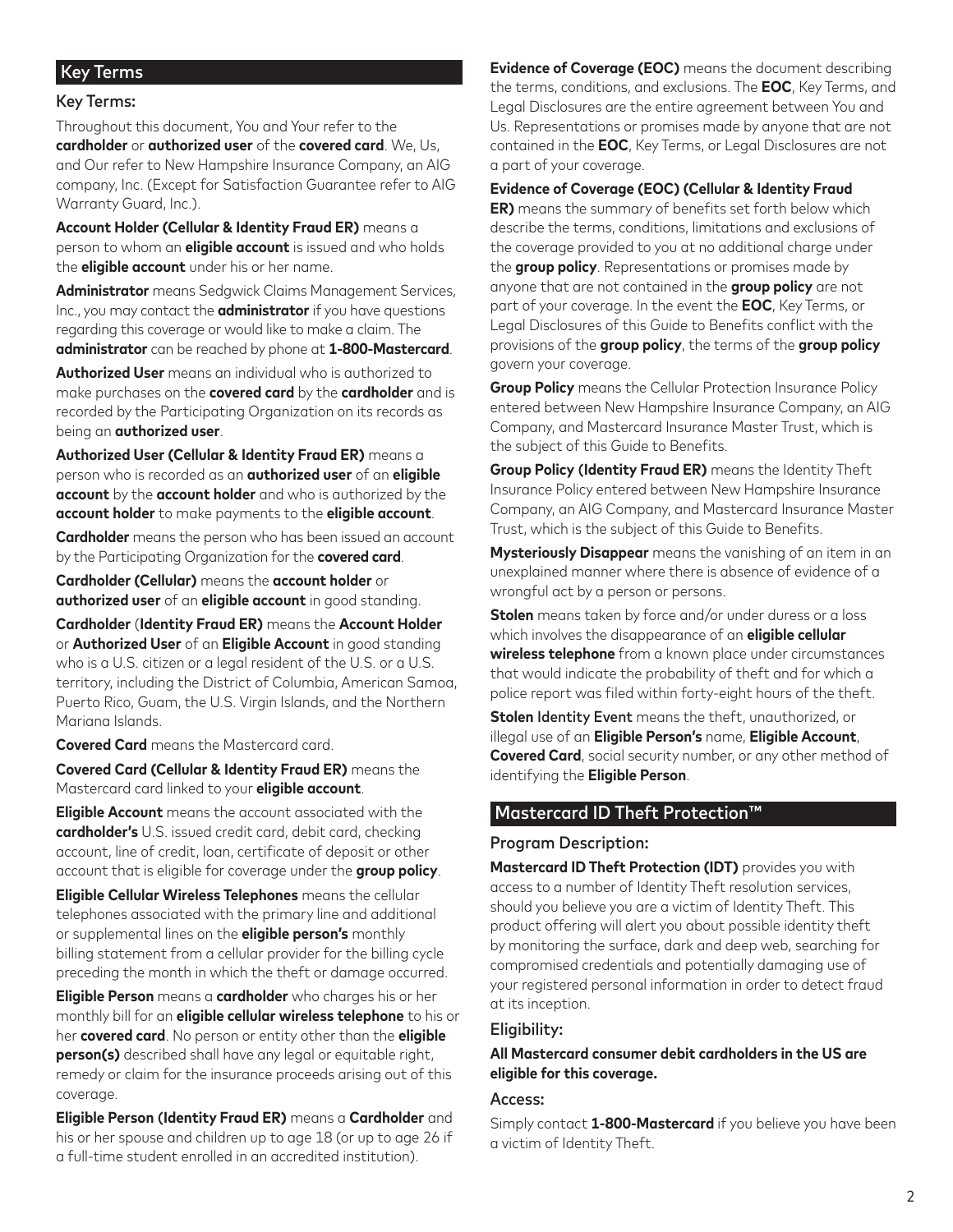# Services Provided:

Services provided are on a 24-hour basis, 365 days a year. In order to receive the following services, you must enroll at **https://mastercardus.idprotectiononline.com/**. The services include:

**Online Monitoring Dashboard (requires activation):** The online monitoring dashboard is the primary user interface for **cardholders**. It serves as a repository of all the personally identifiable information (PII) data the **cardholder** wants to monitor, tracks and displays **cardholders'** risk score, and provides access to identity protection tips. It is also the platform for **cardholders** to respond to identity monitoring alerts.

**Monthly Risk Alert / Newsletter: Cardholders** will receive a monthly newsletter with information on the **cardholder's** risk score, and articles pertaining to good identity protection practices.

I**dentity Monitoring:** IDT searches the internet to detect compromised credentials and potentially damaging use of your personal information, and alerts you via email so that you can take immediate action. This platform utilizes automated monitoring and human threat intelligence from cyber operations agents monitoring threat actors and their tactics on the deep and dark web where personal data is bought and sold. Data elements that can be monitored are:

- **•**Email addresses
- **•**Debit/credit cards/prepaid cards
- **•**Bank accounts
- **•**Web logins; username and password
- **•**Medical insurance cards
- **•**Drivers' license
- **•**Loyalty cards
- **•**Affinity cards
- **•**Passport number
- **•**Vehicle insurance cards
- **•**Social Security number

To take advantage of this service, the **cardholder** must enter the personal information they wish to monitor on the dashboard.

**Resolution Services:** You will have access to a team of identity theft resolution specialists, available 24 hours a day, 365 days a year to help resolve your identity theft incident and prevent further damage. The resolution specialists are native speakers of English, French and Spanish, and are based out of Bethesda, Maryland. **Cardholders** are given the option to sign limited power of attorney (LPOA) to the specialist, to allow them to conduct resolution activities on the **cardholders'** behalf, including contacting police, credit agencies, and other authorities, translating information, and closing and replacing breached accounts.

**Lost Wallet Assistance: Cardholders** will be provided assistance with notifying the appropriate issuing authorities to cancel and replace stolen or missing items, such as their debit/ credit card, driver's license, Social Security card, and passport.

**Single Bureau Credit Monitoring: Cardholders'** TransUnion credit file will be monitored for changes that could indicate fraud such as new credit inquiries, an address change or new credit account(s) opened in their name. An alert notification via email will be sent anytime a hard inquiry is made on the **cardholders'** TransUnion credit file so they can take immediate action to minimize damage.

To take advantage of this service, the **cardholder** must enter their Social Security number on the dashboard and pass credit authentication.

**Financial Account Takeover:** IDT monitors **cardholder's** highrisk transactions with more than 300 of the nation's largest companies to uncover and thwart account takeover attempts. Monitored transactions include:

- **•**Debit/credit cards/prepaid cards
- **•**Bank accounts
- **•**Brokerage accounts
- **•**Healthcare portals
- **•**Workplace intranets
- **•**Other services (e.g. peer-to-peer fund transfers)

To take advantage of this service, the **cardholder** must enter the accounts they wish to protect on the dashboard.

**URL and Domain Monitoring:** URL and Domain monitoring allows **Cardholder** to enter up to 10 domain or URL names related to **cardholders'** business. This service will monitor the domain and URL names for any compromised email addresses associated with the domain or URL names and if compromised email addresses are found in a data breach, this service will alert the registered **cardholder** via email and provide information regarding the specific email address that was breached along with information about the date found and source (provided that this information is available).

For more information regarding the services stated above and additional information, please visit **https://mastercardus. idprotectiononline.com/.**

#### Charges:

There is no charge for these services, they are provided by your Financial Institution.

#### Services NOT Provided:

- **•**When it is determined you have committed any dishonest, criminal, malicious or fraudulent act.
- **•**When your financial institution or card issuer which provides this Service, has investigated the event and deemed you are responsible for the charge or event.
- **•**When any theft or unauthorized use of an account by a person to whom the account has been entrusted has been committed.

#### **Program Provisions for Mastercard ID Theft Protection:**

This service applies only to you, the named Mastercard **cardholder**. You shall use due diligence and do all things reasonable to avoid or diminish any loss or damage to property protected by the program. The provider, Generali Global Assistance, relies on the truth of statement made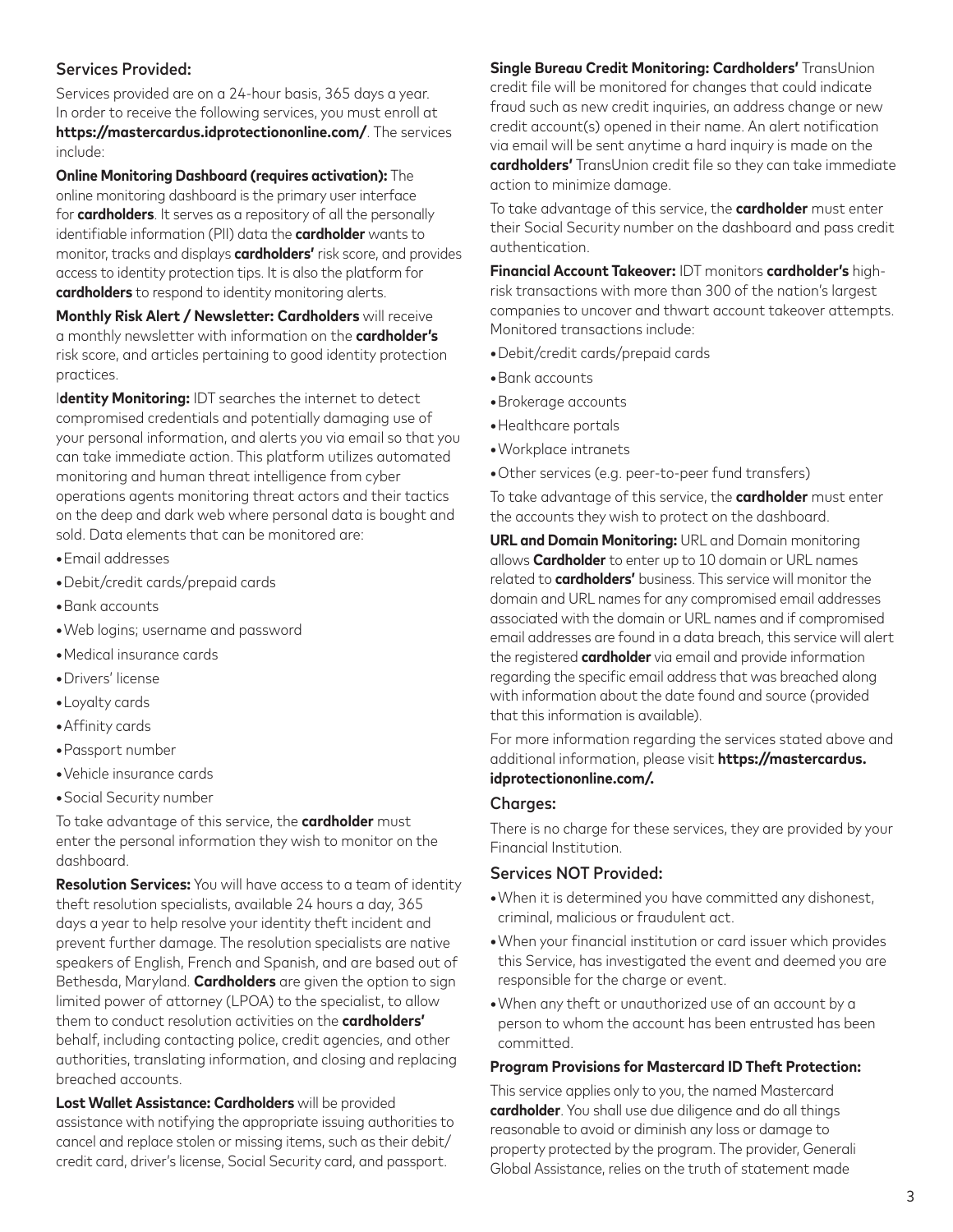in the Affidavit or declaration from each **cardholder**. This service is provided to eligible Mastercard **cardholders** at no additional cost and is in effect for acts occurring while the program is in effect. The terms and conditions contained in this program guide may be modified by subsequent endorsements. Modifications to the terms and conditions may be provided via additional Guide mailings, statement inserts, or statement messages. Mastercard or your financial institution can cancel or non-renew these services, and if we do, we will notify you at least thirty (30) days in advance. If the Provider nonrenews or cancels any services provided to eligible Mastercard **cardholders**, you will be notified within 30–120 days before the expiration of the service agreement. In the event substantially similar coverage takes effect without interruption, no such notice is necessary. For general questions regarding these services, please contact **1-800-Mastercard.**

# Extended Warranty

#### Evidence of Coverage

Refer to Key Terms for the definitions of You, Your, We, Us, Our, and words that appear in bold and Legal Disclosures.

#### A. To get coverage:

- **•**You must purchase the new item entirely with your **covered card** and/or accumulated points from your **covered card** for yourself or to give as a gift.
- **•**The item must have an original manufacturer's (or U.S. store brand) warranty of twelve (12) months or less.

#### B. The kind of coverage you receive:

- **•**Extended Warranty doubles the original manufacturer warranty up to a maximum of twelve (12) months on most items you purchase. For products with multiple warranty components, each warranty time period will be extended up to a maximum of twelve (12) months. An example of a product with multiple warranty components includes an appliance with original manufacturer's (or U.S. store brand) warranties that differ for parts, labor, compressor, etc.
- **•**If you purchase a service contract or an optional extended warranty of twelve (12) months or less on your item, we will cover up to an additional twelve (12) months after both the original manufacturer's (or U.S. store brand) warranty and the purchased service contract or extended warranty coverage period end. If your service contract or extended warranty exceeds twelve (12) months, this coverage does not apply.
- **•**If you do not have an additional service contract or an optional extended warranty, this Extended Warranty benefit commences the day after your original manufacturer's (or U.S. store brand) warranty expires.

# C. Coverage limitations:

- **•**The maximum benefit for repair or replacement shall not exceed the actual amount charged on your **covered card** or \$10,000, whichever is less.
- **•**If either the original manufacturer's (or U.S. store brand) warranty or the service contract covers more than twelve (12) months, this benefit will not apply.

**•**We or our **administrator** will decide if a covered failure will be repaired or replaced, or whether you will be reimbursed up to the amount paid for the item. Items will be replaced with those of like kind and quality. However, we cannot guarantee to match exact color, material, brand, size, or model.

#### D. What is NOT covered:

- **•**Used or antique items; collectibles of any kind (such as items designed for people to collect or items that over time become collectibles) that do not come with a manufacturer warranty (repair or replacement amount will not include market value at time of claim); recycled, previously owned, refurbished, rebuilt, or remanufactured items; product guarantees (e.g., glass breakage).
- **•**Floor models that do not come with an original manufacturer warranty.
- **•**Motorized vehicles, including, but not limited to, automobiles, watercraft/boats, aircraft, and motorcycles, or their motors, equipment, or accessories. Parts, if purchased separately, may be covered.
- **•**Land, any buildings (including, but not limited to, homes and dwellings), permanently installed items, fixtures, or structures.
- **•**Plants, shrubs, animals, pets, consumables, and perishables.
- **•**Professional services (including, but not limited to, the performance or rendering of labor or maintenance; repair or installation of products, goods or property; professional advice of any kind, including, but not limited to, information/ services or advice secured from any help or support line; or technical support for software, hardware, or any other peripherals).
- **•**Application programs, operating software, and other software.
- **•**All types of media with stored data or music (including, but not limited to, computer software, DVDs, video cassettes, CDs, film and audio cassettes).
- **•**Any shipping charges, transportation and delivery charges, or promised time frames for delivery, whether or not stated or covered by the manufacturer's warranty.
- **•**Direct or indirect loss resulting from any Acts of God (including, but not limited to, flood, hurricane, lightning, and earthquake).
- **•**Indirect or direct damages resulting from a covered loss.
- **•**Mechanical failure arising from product recalls.
- **•**Trip, service, or diagnostic charges in the absence of any covered repairs or verified failure.
- **•**Loss resulting from war or hostilities of any kind (including, but not limited to, invasion, terrorism, rebellion, insurrection, riot, or civil commotion); confiscation or damage by any government, public authority, or customs official; risks of contraband, illegal activity, or acts.
- **•**Mechanical failures caused by normal wear and tear or gradual deterioration where no failure has occurred.
- **•**Items purchased for resale, professional, or commercial use.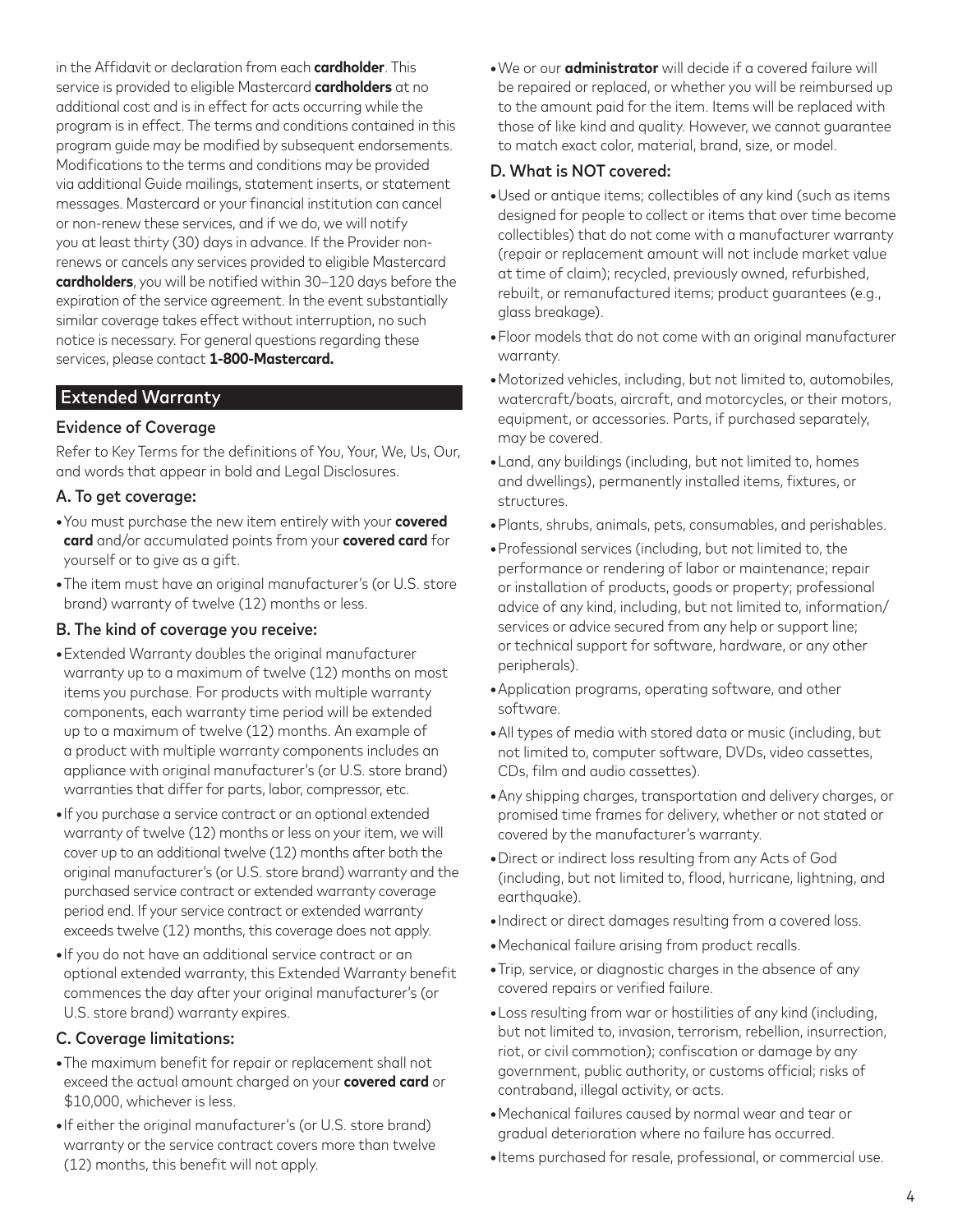- **•**Mechanical failures caused by lack of maintenance/service.
- **•**Losses caused by power surge, contamination by radioactive or hazardous substances, including mold.
- **•**Physical damage to the item.
- **•**Any exclusion listed in the original manufacturer's warranty.

#### E. How to file a claim:

- **•**Call **1-800-Mastercard** or go to **www.mycardbenefits.com** to initiate a claim. You must report the claim within sixty (60) days of the failure or the claim may not be honored.
- **•**Submit the following documentation within one hundred and eighty (180) days from the date of failure or the claim may not be honored:
- o Receipt showing covered item(s).
- o Statement showing covered item(s).
- o Itemized purchase receipt(s).
- o Original manufacturer's (or U.S. store brand) warranty.
- o Service contract or optional extended warranty, if applicable.
- o Itemized repair estimate from a factory authorized service provider.
- **•**Any other documentation that may be reasonably requested by us or our **administrator** to validate a claim.

# Satisfaction Guarantee

The Legal Disclosure is part of this agreement.

#### A. To get coverage:

You must purchase the new item entirely with your **covered card** and/or accumulated points from your **covered card** for yourself or to give as a gift.

#### B. The kind of coverage you receive:

- **•**Purchases you make entirely with your **covered card** are covered for sixty (60) days from the date of purchase as indicated on your receipt for a full refund in the event that you are dissatisfied with your purchase and the store will not accept the item for return.
- **•**Items you purchase with your **covered card** and give as gifts also are covered.
- **•**This coverage is secondary to any other applicable insurance or coverage available to you or the gift recipient. Coverage is limited to only those amounts not covered by any other insurance or coverage.

#### C. Coverage limitations:

- **•**Coverage is limited to the actual cost of the item (excluding taxes, storage, shipping, and handling costs), up to \$250 per claim. In no event will we pay more than the purchase price of the item.
- **•**Items must be returned undamaged, in good working condition, and in its original and complete packaging. You are responsible for all mailing costs.

## D. What is NOT covered:

**•**Damaged, defective, or non-working items.

- **•**Jewelry, art, used or antique items; collectibles of any kind (such as items designed for people to collect or items that over time become collectibles); recycled, previously owned, refurbished, rebuilt, or remanufactured items.
- **•**Customized/personalized, rare, one of a kind, or special order items.
- **•**Professional services, including workmanship, installation, professional advice/counseling, and technical support, or help line.
- **•**Items purchased for resale, professional, or commercial use.
- **•**Plants, shrubs, animals, pets, consumables, and perishables.
- **•**All types of stored data or music (including, but not limited to, computer software, DVDs, video cassettes, CDs, audio cassettes).
- **•**Motorized vehicles, including, but not limited to, automobiles, watercraft/boats, aircraft, and motorcycles, or their motors, equipment, or accessories.
- **•**Land, any buildings (including, but not limited to, homes and dwellings), permanently installed items, fixtures, or structures.
- **•**Game animals, pets, or specimens preserved for display (e.g., fish, birds, reptiles, or mammals).
- **•**Traveler's checks, tickets of any kind (e.g., for airlines, sporting events, concerts, or lottery), negotiable instruments, bullion, rare or precious metals, stamps, and coins, currency or its equivalent.
- **•**Shipping charges, taxes, storage fees, postage, transportation and delivery charges; promised time frames of delivery.
- **•**Products purchased at auctions.

#### E. How to file a claim:

Call **1-800-Mastercard** or go to **www.mycardbenefits.com** to initiate a claim. You must report the claim within sixty (60) days of the date of purchase or the claim may not be honored.

- **•**Submit the following documentation within one hundred and eighty (180) days of the date you report the claim:
- o Receipt showing the purchased item(s).
- o Statement showing the purchased item(s).
- o Itemized purchase receipt(s).
- o Written documentation from the store manager or equivalent on store letterhead documenting the refusal to accept the returned item.
- o A copy of the store's return policy.
- **•**Any other documentation that may be reasonably requested by us or our **administrator** to validate a claim.

You must send the item to us or our **administrator** before any claim will be paid. Item must be returned in its original packaging along with the original owner's manuals and warranty information. You are responsible for all mailing or shipping costs to us or our **administrator**. Items sent to us or our **administrator** will not be returned to you.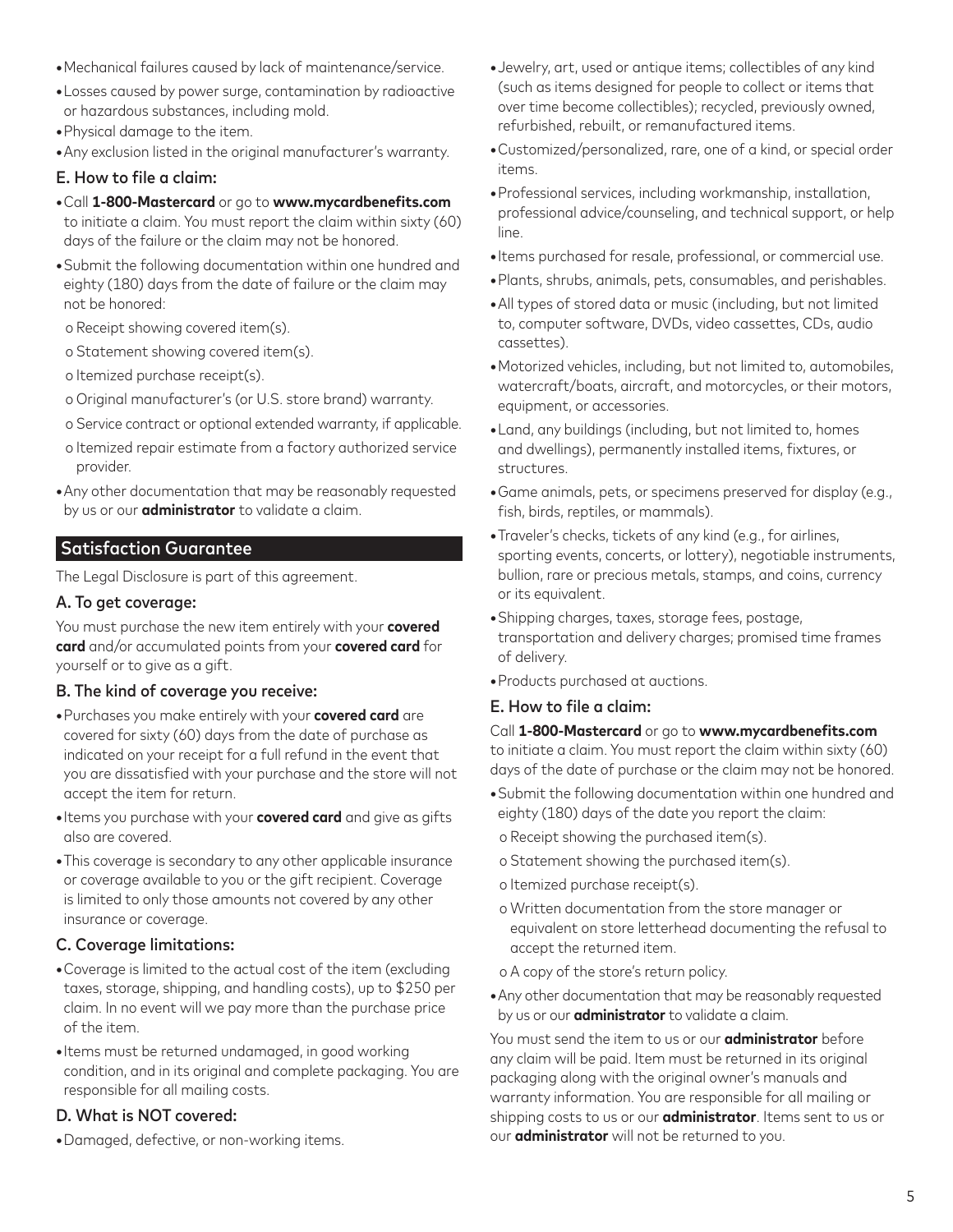# Mastercard Global Service

Mastercard Global Service™ provides worldwide, 24-hour assistance with **Lost and Stolen Card Reporting, Emergency Card Replacement,** and **Emergency Cash Advance**.

Call Mastercard Global Service immediately to report your card lost or stolen and to cancel the account. If you need to make purchases or arrange for a cash advance, with your issuer's approval, you can receive a temporary card the next day in the United States, and within two business days almost everywhere else.

Remember, if you report your card lost or stolen, you will not be responsible for any unauthorized transactions on your account.

In the United States (including all 50 states, the District of Columbia, the U.S. Virgin Islands, and Puerto Rico) and Canada, call **1-800-307-7309**. When out-of-country and in need of assistance, you can easily reach a specially trained Mastercard Global Service Representative who can help you 24 hours a day, 365 days a year, in any language.

You can call toll-free from over 80 countries worldwide. Some of the key toll-free Mastercard Global Service telephone numbers are:

| Australia  1-800-120-113 | Mexico 001-800-307-7309        |
|--------------------------|--------------------------------|
| Austria  0800-070-6138   | Netherlands0800-022-5821       |
| France  0-800-90-1387    | Poland 0-0800-111-1211         |
| Germany 0800-071-3542    | Portugal800-8-11-272           |
| Hungary 06800-12517      |                                |
| Ireland  1-800-55-7378   | United Kingdom  0800-96-4767   |
| Italy800-870-866         | Virgin Islands  1-800-307-7309 |

For additional information, or for country-specific, toll-free telephone numbers not listed above, visit our website at **www.mastercard.com** or call the United States collect at **1-636-722-7111**.

# Account Information and Card Benefits:

When in the United States, contact your card issuer directly for account information and **1-800-Mastercard** for card benefits. When traveling outside the U.S., call Mastercard Global Service to access your card issuer for account information or to access any of your card benefits.

# ATM Locations:

Call **1-877-FINDATM (1-877-346-3286)** to find the location of a nearby ATM in the Mastercard ATM Network accepting Mastercard® , Maestro® , and Cirrus® brands. Also, visit our website at **www.mastercard.com** to use our ATM locator.

You can get cash at over two million ATMs worldwide. To enable cash access, be sure you know your Personal Identification Number (PIN) before you travel.

# Mastercard Airport Concierge™

#### Your passport to the finer side of air travel.

Enjoy a 15% savings on Airport Meet and Greet services. Arrange for a personal, dedicated Meet and Greet agent to escort you through the airport on departure, arrival or any

connecting flights at over 700 destinations worldwide 24 hours a day, 7 days a week, 365 days a year. There are also certain airports where you can be expedited through the security and/or the immigration process. To reserve Mastercard Airport Concierge services visit **www.mastercard.com/ airportconcierge** or consult your Travel Advisor.

# Account and Billing Information

**Important:** Contact your card-issuing financial institution directly for questions concerning your account, such as account balance, credit line, billing inquiries (including transaction exchange rates), merchant disputes, or information about additional services not described in this Guide. Your financial institution's phone number should be available on your monthly billing statement or on the back of your card.

#### **Reminder: Please refer to the Legal Disclosure section.**

# Legal Disclosure

This Guide to Benefits is not, by itself, a policy or contract of insurance or other contract.

Benefits are provided to you, the accountholder, at no additional charge. Non-insurance services may have associated costs, which will be your responsibility (for example, legal referrals are free, but the lawyer's fee is your responsibility).

The insurance benefits are provided under a group policy issued by New Hampshire Insurance Company, an AIG company. This Guide to Benefits is a summary of benefits provided to you. The attached Key Terms and **EOC** are governed by the Group Policy.

**Effective date of benefits:** Effective July 1, 2019, this Guide to Benefits replaces all prior disclosures, program descriptions, advertising, and brochures by any party. The Policyholder and the insurer reserve the right to change the benefits and features of these programs at any time. Notice will be provided for any changes.

**Cancellation:** The Policyholder can cancel these benefits at any time or choose not to renew the insurance coverage for all **cardholders**. If the Policyholder does cancel these benefits, you will be notified in advance. If the insurance company terminates, cancels, or chooses not to renew the coverage to the Policyholder, you will be notified as soon as is practicable. Insurance benefits will still apply for any benefits you were eligible for prior to the date of such terminations, cancellation, or non-renewal, subject to the terms and conditions of coverage.

**Benefits to you:** These benefits apply only to the **cardholder** whose cards are issued by U.S. financial institutions. The United States is defined as the fifty (50) United States, the District of Columbia, American Samoa, Puerto Rico, Guam, and the U.S. Virgin Islands. No person or entity other than the **cardholder** shall have any legal or equitable right, remedy, or claim for benefits, insurance proceeds and damages under or arising out of these programs. These benefits do not apply if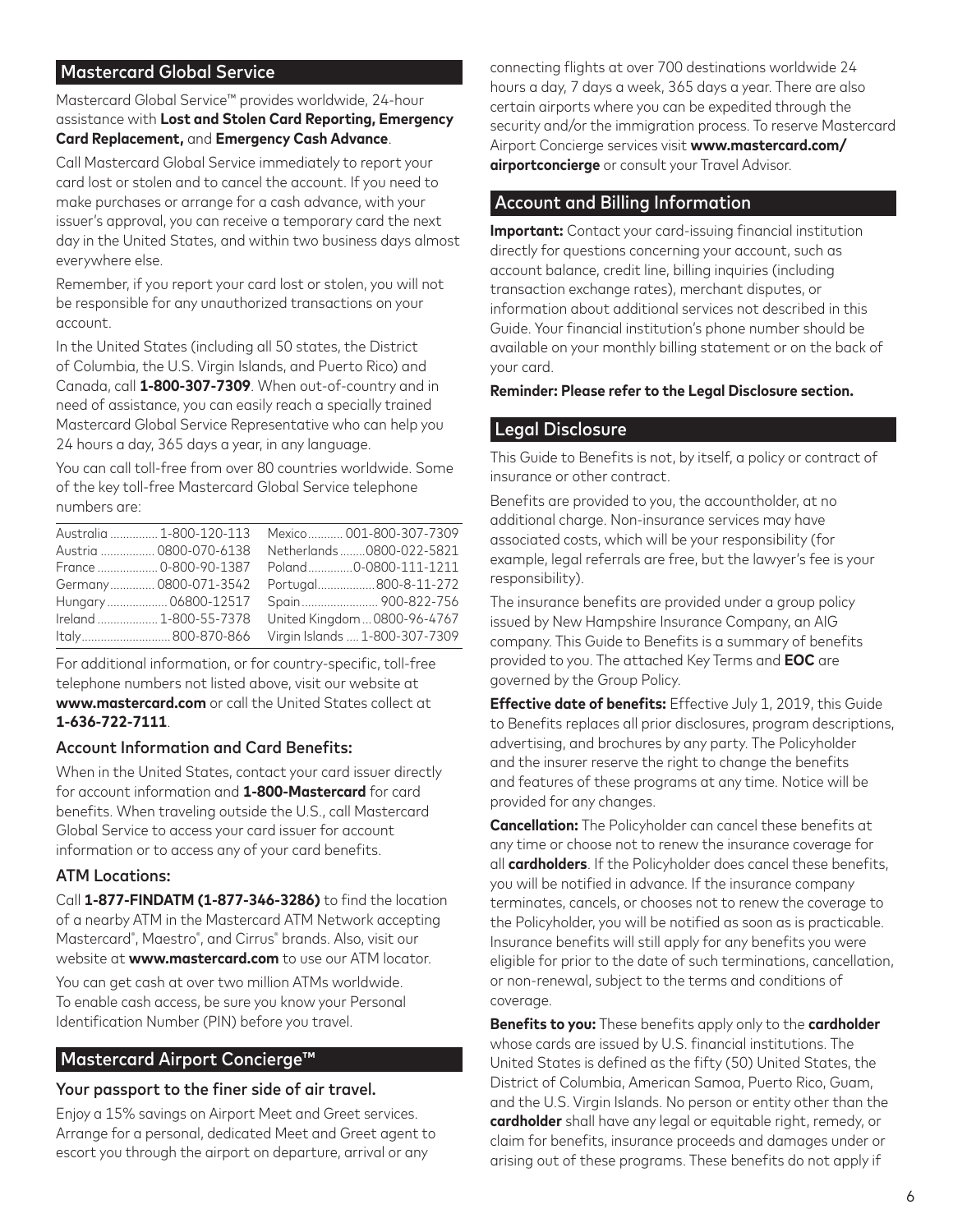your card privileges have been cancelled. However, insurance benefits will still apply for any benefit you were eligible for prior to the date that your account is suspended or cancelled, subject to the terms and conditions of coverage.

**Transfer of rights or benefits:** No rights or benefits provided under these insurance benefits may be assigned without the prior written consent of the claim **administrator** for these benefits.

**Misrepresentation and Fraud:** Benefits shall be void if the **cardholder** has concealed or misrepresented any material facts concerning this coverage.

**Dispute Resolution – Arbitration:** This **EOC** requires binding arbitration if there is an unresolved dispute concerning this **EOC** (including the cost of, lack of or actual repair or replacement arising from a loss or breakdown). Under this Arbitration provision, You give up your right to resolve any dispute arising from this **EOC** by a judge and/or a jury. You also agree not to participate as a class representative or class member in any class action litigation, any class arbitration or any consolidation of individual arbitrations. In arbitration, a group of three (3) arbitrators (each of whom is an independent, neutral third party) will give a decision after hearing the parties' positions. The decision of a majority of the arbitrators will determine the outcome of the arbitration and the decision of the arbitrators shall be final and binding and cannot be reviewed or changed by, or appealed to, a court of law.

To start arbitration, the disputing party must make a written demand to the other party for arbitration. This demand must be made within one (1) year of the earlier of the date the loss occurred or the dispute arose. The parties will each separately select an arbitrator. The two (2) arbitrators will select a third arbitrator called an "umpire." Each party will each pay the expense of the arbitrator selected by that party. The expense of the umpire will be shared equally by the parties. Unless otherwise agreed to by the parties, the arbitration will take place in the county and state in which You live. The arbitration shall be governed by the Federal Arbitration Act (9 U.S.C.A. § 1 et. seq.) and not by any state law concerning arbitration. The rules of the American Arbitration Association (**www.adr. org**) will apply to any arbitration under this **EOC**. The laws of the state of New York (without giving effect to its conflict of law principles) govern all matters arising out of or relating to this **EOC** and all transactions contemplated by this **EOC**, including, without limitation, the validity, interpretation, construction, performance and enforcement of this **EOC**.

**Due Diligence:** All parties are expected to exercise due diligence to avoid or diminish any theft, loss or damage to the property insured under these programs. "Due diligence" means the performance of all vigilant activity, attentiveness, and care that would be taken by a reasonable and prudent person in the same or similar circumstances in order to guard and protect the item.

**Subrogation:** If payment is made under these benefits, the insurance company is entitled to recover such amounts from other parties or persons. Any party or **cardholder** who receives

payment under these benefits must transfer to the insurance company his or her rights to recovery against any other party or person and must do everything necessary to secure these rights and must do nothing that would jeopardize them, or these rights will be recovered from the **cardholder**.

**Salvage:** If an item is not repairable, the claim **administrator** may request that the **cardholder** or gift recipient send the item to the **administrator** for salvage at the **cardholder's** or gift recipient's expense. Failure to remit the requested item for salvage to the claim **administrator** may result in denial of the claim.

**Other Insurance:** Coverage is secondary to and in excess of any other applicable insurance or indemnity available to You. Coverage is limited to only those amounts not covered by any other insurance or indemnity. It is subject to the conditions, limitations, and exclusions described in this document. In no event will this coverage apply as contributing insurance. This Other Insurance clause will take precedence over a similar clause found in other insurance or indemnity language.

In no event will these insurance benefits apply as contributing insurance. The non-contribution insurance clause will take precedence over the non-contribution clause found in any other insurance policies.

**Severability of Provisions:** If in the future any one or more of the provisions of this Guide to Benefits is, to any extent and for any reason, held to be invalid or unenforceable, then such provision(s) shall be deemed "severable" from the remaining provisions of the Guide. In that event, all other provisions of this Guide shall remain valid and enforceable.

Benefits listed in this Guide to Benefits are subject to the conditions, limitations, and exclusions described in each benefit section. **Receipt and/or possession of this Guide to Benefits does not guarantee coverage or coverage availability.**

# Cellular Wireless Telephone Protection

#### Evidence of Coverage

Refer to Key Terms for the definitions of you, your, we, us, our, and words that appear in bold. This **EOC** is subject to the Legal Disclosures set forth below.

#### A. To get coverage:

You must charge your monthly **eligible cellular wireless telephone** bill to your **covered card**. You are eligible for coverage the first day of the calendar month following the payment of your **eligible cellular wireless telephone** bill to your **covered card**. If you pay an **eligible cellular wireless telephone** bill with your **covered card** and fail to pay a subsequent bill to your **covered card** in a particular month, your coverage period changes as follows:

- 1. Your coverage is suspended beginning the first day of the calendar month following the month of nonpayment to your **covered card**; and
- 2. Your coverage resumes on the first day of the calendar month following the date of any future payment of your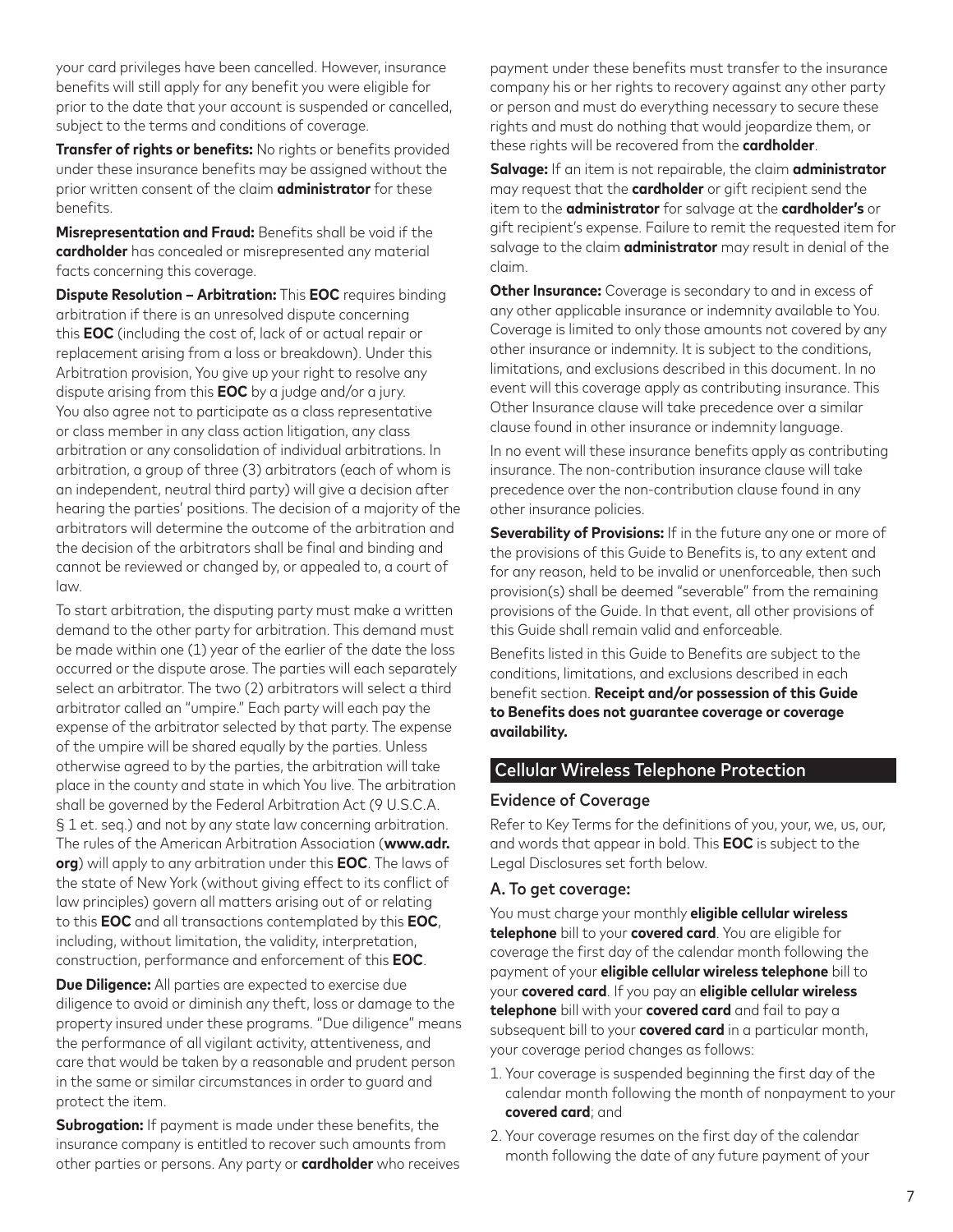**eligible cellular wireless telephone** bill with your **covered card**.

# B. The kind of coverage you receive:

- **•**Reimbursement for the actual cost to replace or repair a **stolen** or damaged **eligible cellular wireless telephone**.
- **•**Coverage ends on the earliest of: The date you no longer are a **cardholder**; the date the **covered card** is determined to be ineligible by the participating organization; the date the participating organization ceases to pay premium on the **group policy**; the date the participating organization ceases to participate in the **group policy**; the date the **group policy** is terminated.

# C. Coverage limitations:

Coverage for a **stolen** or damaged **eligible cellular wireless telephone** is subject to the terms, conditions, exclusions, and limits of liability of this benefit. The maximum liability is \$600 per claim, and \$1,000 per **covered card** per 12 month period. Each claim is subject to a \$50 deductible. Coverage is limited to two (2) claims per **covered card** per 12 month period.

Coverage is excess of any other applicable insurance or indemnity available to you. Coverage is limited only to those amounts not covered by any other insurance or indemnity. In no event will this coverage apply as contributing insurance. This "non-contribution" clause will take precedence over a similar clause found in other insurance or indemnity language.

# D. What is NOT covered:

The following items are excluded from coverage under the **group policy**:

- **•Eligible cellular wireless telephone** accessories other than the standard battery and standard antenna provided by the manufacturer;
- **•Eligible cellular wireless telephones** purchased for resale or for professional or commercial use;
- **•Eligible cellular wireless telephones** that are lost or **mysteriously disappear**;
- **•Eligible cellular wireless telephones** under the care and control of a common carrier, including, but not limited to, the U.S. Postal Service, airplanes or delivery service;
- **•Eligible cellular wireless telephones stolen** from baggage unless hand-carried and under the **eligible person's** supervision or under the supervision of the **eligible person's** traveling companion who is previously known to the **eligible person**;
- **•Eligible cellular wireless telephones stolen** from a construction site;
- **•Eligible cellular wireless telephones** which have been rented or leased from a person or company other than a cellular provider;
- **•Eligible cellular wireless telephones** which have been borrowed;
- **•Eligible cellular wireless telephones** that are received as part of a pre-paid plan;
- **•**Cosmetic damage to the **eligible cellular wireless telephone** or damage that does not impact the **eligible cellular wireless telephone's** ability to make or receive phone calls (including minor screen cracks and fractures less than 2 inches in length that do not prevent the ability to make or receive phone calls or to use other features related to making or receiving phone calls);
- **•**Damage or theft resulting from abuse, intentional acts, fraud, hostilities of any kind (including, but not limited to, war, invasion, rebellion or insurrection), confiscation by the authorities, risks of contraband, illegal activities, normal wear and tear, flood, earthquake, radioactive contamination, or damage from inherent product defects or vermin;
- **•**Damage or theft resulting from mis-delivery or voluntary parting from the **eligible cellular wireless telephone**;
- **•**Replacement **eligible cellular wireless telephone(s)** purchased from anyone other than a cellular service provider's retail or internet store that has the ability to initiate activation with the cellular service provider;
- **•**Taxes, delivery or transportation charges or any fees associated with the service provided; and
- **•**Losses covered under a warranty issued by a manufacturer, distributor or seller.

In addition, we shall not be deemed to provide cover and we shall not be liable to pay any claim or provide any benefit under the **group policy** to the extent that the provision of such cover, payment of such claim or provision of such benefit would expose us, our parent company or its ultimate controlling entity to any sanction, prohibition or restriction under United Nations resolutions or the trade or economic sanctions, laws or regulations of the European Union or the United States of America.

# E. How to file a claim:

- **•**Call **1-800-Mastercard** or go to **www.mycardbenefits.com** to open a claim. You must report the claim within 90 days of the loss, or as soon as reasonably possible, or the claim may not be honored. Upon receipt of a notice of claim, we will provide you with the necessary instructions for filing proof of loss. Written proof of loss must be submitted to our **administrator** within 120 days of the loss or the claim may not be honored. Required documentation may include but is not limited to the following:
- o Your card statement reflecting the monthly **eligible cellular wireless telephone** payments for the month preceding the date the **eligible cellular wireless telephone** was **stolen** or suffered damage;
- o A copy of your current wireless service provider's billing statement;
- o If a claim is due to damage, a copy of the repair estimate and photos of the damage;
- o If the claim is due to theft, a copy of the police report filed within 48 hours of the theft; and
- o Any other documentation or information reasonably requested by us to support the claim.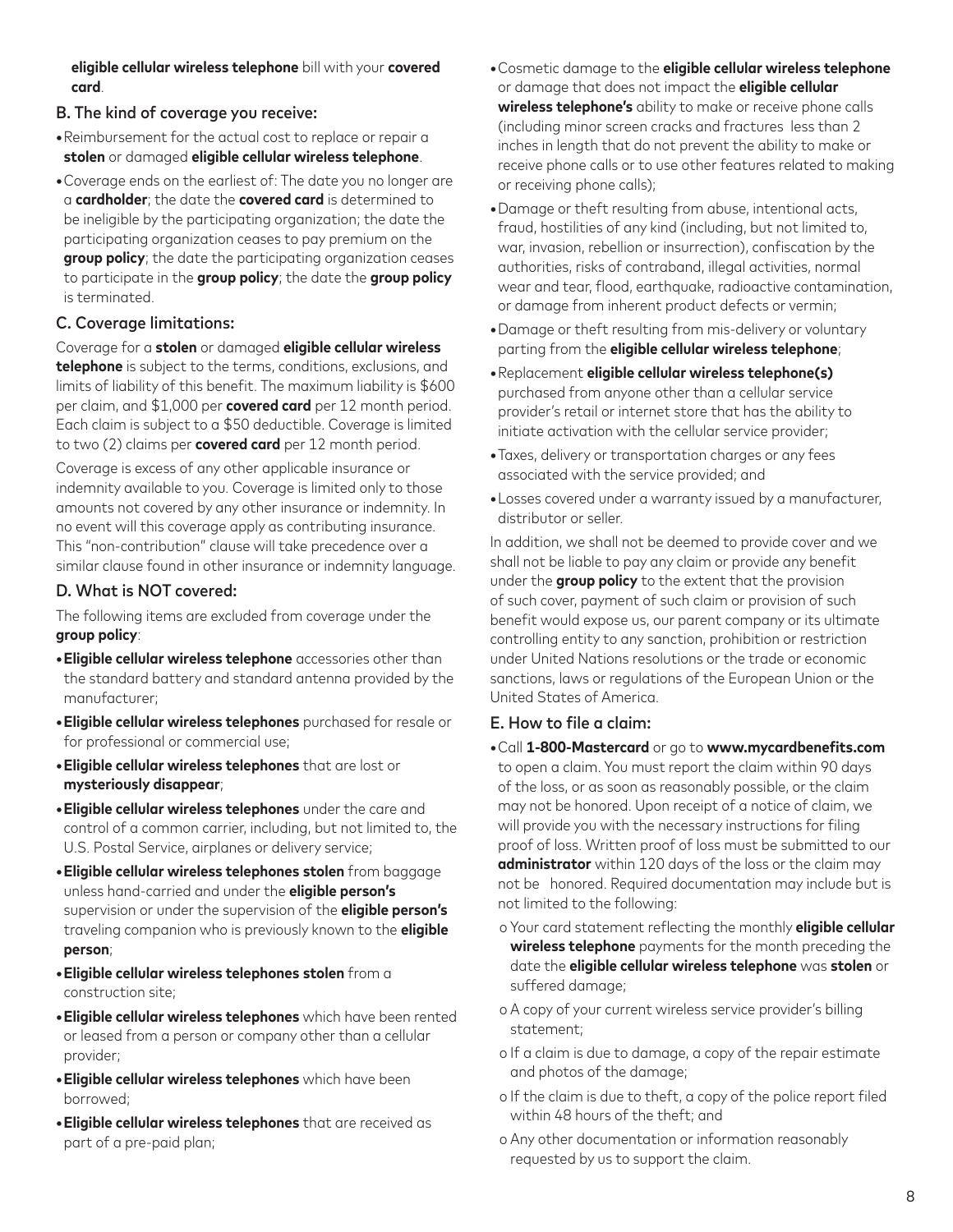# Legal Disclosure

This Guide to Benefits is not, by itself, a policy or contract of insurance or other contract.

Benefits are provided to you, the **cardholder**, at no additional charge. The insurance benefits are provided under the **group policy** issued by New Hampshire Insurance Company, an AIG company. This Guide to Benefits is a summary of benefits provided to you. The attached Key Terms and **EOC** are governed by the **group policy**.

**Effective date of benefits:** Effective July 1, 2019, this Guide to Benefits replaces all prior disclosures, program descriptions, advertising, and brochures by any party. The Policyholder and the insurer reserve the right to change the benefits and features of these programs at any time. Notice will be provided for any changes.

**Cancellation:** The Policyholder may cancel these benefits at any time or choose not to renew the insurance coverage for all **cardholders**. If the Policyholder cancels these benefits, you will be notified in advance. If we terminate, cancel, or choose not to renew the coverage to the Policyholder, you will be notified as soon as is practicable. Insurance benefits will still apply for any eligible coverage that attaches prior to the date of such termination, cancellation, or non-renewal, subject to the terms and conditions of coverage.

**Benefits to you:** These benefits apply only to **eligible accounts** issued in the United States. The United States is defined as the fifty U.S. states and the District of Columbia. No person or entity other than you shall have any legal or equitable right, remedy, or claim for benefits, insurance proceeds and damages under or arising out of these programs. These benefits do not apply if your card privileges have been cancelled. However, insurance benefits will still apply for any benefit you were eligible for prior to the date that your **eligible account** is suspended or cancelled, subject to the terms and conditions of coverage.

**Transfer of rights or benefits:** The **group policy** is not assignable, but the benefits may be assigned.

**Intentional Misrepresentation and Fraud:** If any request for benefits made under the **group policy** is determined to be fraudulent, or if any fraudulent means or devices are used by you or anyone qualifying as an insured to obtain benefits under the **group policy**, all benefits will be forfeited. No coverage is provided if you or anyone qualifying as an insured does the following: (1) Conceals or misrepresents any fact upon which we rely, if the concealment or misrepresentation is material and is made with the intent to deceive; or (2) conceals or misrepresents any fact that contributes to the loss.

**Due Diligence:** You must exercise or perform all vigilant activity, attentiveness, and care that would be exercised or performed by a reasonable and prudent person in the same or similar circumstances to avoid, diminish, or reduce any loss or damage insured under the **group policy**.

**Subrogation:** If payment is made under these benefits, we are entitled to recover such amounts, to the extent of our

payments, from other parties or persons. Any party or person who receives payment under these benefits must transfer to us his or her rights to recovery against any other party or person and must do everything necessary to secure these rights and must do nothing that would jeopardize them.

**Salvage:** If an item is not repairable, we may request that you send the item to us for salvage at your expense. Failure to remit the requested item for salvage to us may result in denial of the claim.

**Severability of Provisions:** If in the future any one or more of the provisions of this Guide to Benefits is, to any extent and for any reason, held to be invalid or unenforceable, then such provision(s) shall be deemed "severable" from the remaining provisions of the Guide. In that event, all other provisions of this Guide shall remain valid and enforceable.

Benefits listed in this Guide to Benefits are subject to the conditions, limitations, and exclusions described in each benefit section. **Receipt and/or possession of this Guide to Benefits does not guarantee coverage or coverage availability.**

This Guide is intended as a summary of services, benefits, and coverages and, in case of a conflict between the Guide and the **group policy**, the **group policy** shall control.

**Washington Residents:** For Washington residents only, **Evidence of Coverage (EOC)** means the section of this Guide to Benefits that describes the terms, conditions, and exclusions of your coverage. The **EOC**, Key Terms, and Legal Disclosures are in the entire agreement between you and us. Representations or promises made by anyone that are not contained in the **EOC**, Key Terms, or Legal Disclosures are not part of your coverage. In case of a conflict between this Guide to Benefits and the **group policy**, the Guide to Benefits shall control.

#### Identity Fraud Expense Reimbursement

#### Evidence of Coverage

Refer to Key Terms for the definitions of you, your, we, us, our, and words that appear capitalized. This EOC is subject to the Legal Disclosures set forth below.

#### A. The kind of coverage you receive:

We will reimburse an Eligible Person for covered expenses incurred as a result of a Stolen Identity Event (including a Stolen Identity Event occurring on or arising out of the use of the internet). Covered expenses include the following:

- **•**Costs for re-filing applications for loans, grants, or other credit or debt instruments that are rejected solely because the lender received, from any source, incorrect information as a result of a Stolen Identity Event.
- **•**Costs for notarizing affidavits or other similar documents, long-distance telephone calls, and postage reasonably incurred as a result of reporting a Stolen Identity Event or amending or rectifying records as to the Eligible Person's true name or identity as a result of a Stolen Identity Event.
- **•**Costs incurred for a maximum of four (4) credit reports requested after the discovery of a Stolen Identity Event.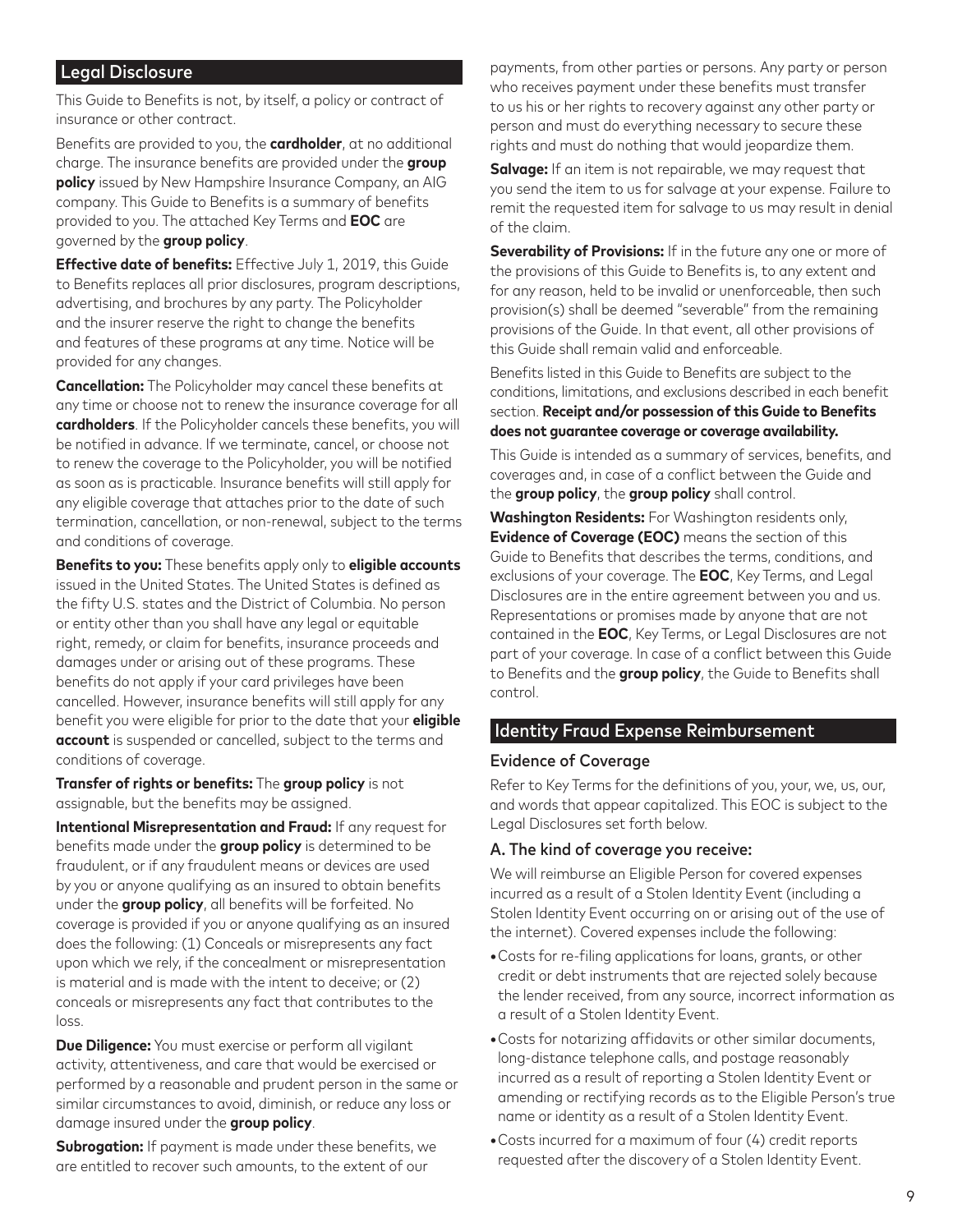- **•**Costs for contesting the accuracy or completeness of any information contained in a credit report following a Stolen Identity Event.
- **•**Actual lost wages for time taken from work solely as a result of the Eligible Person's efforts to amend or rectify records as to his or her true name or identity because of a Stolen Identity Event. Actual lost wages include remuneration for vacation days, discretionary days, floating holidays, and personal days. Actual lost wages do not include remuneration for sick days or any cost for time taken from self-employment.
- **•**Reasonable fees for an attorney appointed by us and related court fees incurred with our consent for any legal action brought against the Eligible Person by a creditor or collection agency for the nonpayment of goods or services or the default on a loan as a result of a Stolen Identity Event.
- **•**Reasonable fees for an attorney appointed by us and related court fees incurred with our consent for removing any civil judgment wrongfully entered against the Eligible Person as a result of the Stolen Identity Event.

An Eligible Person's coverage terminates on any of the following dates: (1) The date the Eligible Person no longer qualifies as an Eligible Person; (2) the date your Covered Card is determined ineligible by the participating organization; (3) the date the participating organization ceases to pay premium on the Group Policy; (4) the date the participating organization ceases to participate in the Group Policy; or (5) the date the Group Policy is terminated.

# B. Coverage limitations:

Coverage is limited to covered expenses, up to \$1,000 per claim, as a result of a Stolen Identity Event.

Coverage is secondary to and in excess of any amount available to the Eligible Person from any third party, including any applicable insurance. Coverage is limited to only those amounts not covered by any other insurance or indemnity, subject to any limits set forth herein. In no event will this coverage apply as contributing insurance. This noncontribution clause will take precedence over a similar clause found in other insurance or indemnity language.

# C. Where you're covered:

Coverage applies only to covered expenses incurred in the United States, its territories or possessions, Puerto Rico or Canada.

# D. What is NOT covered:

- **•**Any intentional, dishonest, criminal, malicious or fraudulent acts, if the Eligible Person personally participated in, directed, or had knowledge of such acts, Stolen Identity Event, or unauthorized use of the Covered Card.
- **•**Any theft or unauthorized use of a Covered Card by a person who is not an Eligible Person to whom an Eligible Person entrusted the Covered Card.
- **•**The Eligible Person's failure to comply with the terms and conditions of the Covered Card.
- **•**Damages or losses arising out of any business pursuits, loss of profits, business interruption, loss of business information, or other pecuniary loss.
- **•**Damages or losses arising from the theft or unauthorized or illegal use of the Eligible Person's business name, d/b/a/ or any other method of identifying the Eligible Person's business activity.
- **•**Any lost wages due to sickness or emotional breakdown.
- **•**Damages or losses of any type for which the financial institution is legally liable.
- **•**Damages or losses of any type resulting from fraudulent charges or withdrawal of cash from a debit or credit card.
- **•**Damages or loss of any type resulting from fraudulent withdrawals from financial accounts.
- **•**Indirect or direct damages or losses of any nature, whether in tort or contract or based on any other theory of liability, in any civil action or other legal proceeding arising from or related to a Stolen Identity Event.
- **•**Losses that were incurred or commenced prior to this coverage being provided to the Eligible Person.
- **•**Any loss that is not a direct result of a Stolen Identity Event.
- **•**Authorized charges that the Eligible Person has disputed based on the quality of goods or services.
- **•**Authorized account transactions or trades that the Eligible Person has disputed, or is disputing, based on the execution (or non-execution) of electronic transfers, trades or other verbal or written instructions or directions.

In addition, we shall not be deemed to provide cover and we shall not be liable to pay any claim or provide any benefit under the Group Policy to the extent that the provision of such cover, payment of such claim or provision of such benefit would expose us, our parent company or its ultimate controlling entity to any sanction, prohibition or restriction under United Nations resolutions or the trade or economic sanctions, laws or regulations of the European Union or the United States of America.

#### E. How to file a claim:

- **•**Contact 1-800-Mastercard or go to www.mycardbenefits. com to open a claim and follow our instructions. The Eligible Person must notify our Administrator of the Stolen Identity Event no later than sixty (60) days from the date of discovery and provide us with detailed information about the loss, including how, when, and where the Stolen Identity Event occurred, and a description of the property, if applicable.
- **•**The Eligible Person must also do the following:
- o Promptly file a police report if the Eligible Person reasonably believes that a law may have been broken.
- o Promptly notify the appropriate governmental or business entities as instructed by us, including contacting all major credit bureaus (Experian, Equifax, TransUnion, etc.) immediately after discovery of the Stolen Identity Event to place a fraud alert on the Eligible Person's credit report and filing a complaint with the Federal Trade Commission (FTC), as applicable.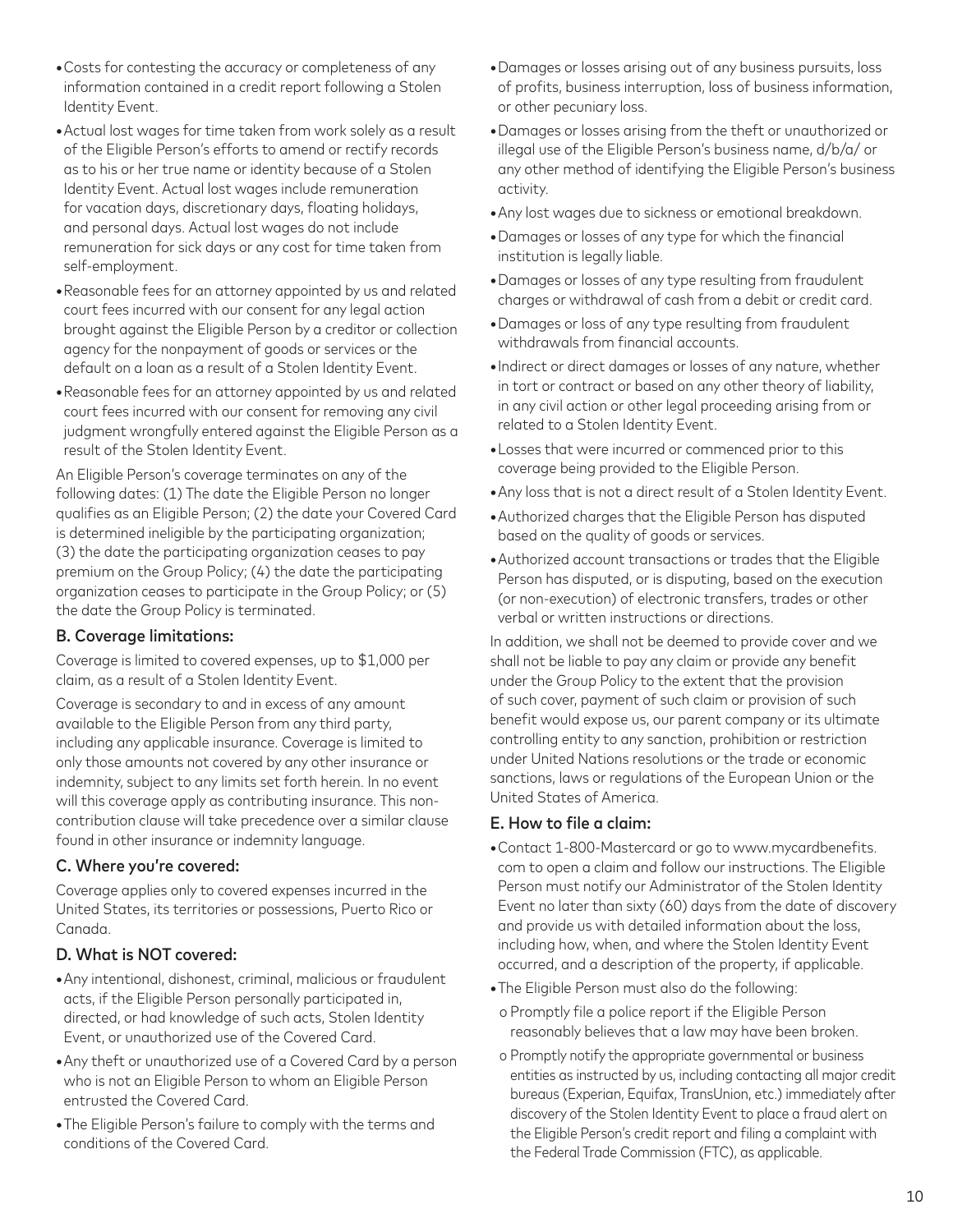- o Take all reasonable steps to mitigate possible losses regarding the Stolen Identity Event, including cancellation of effected Covered Cards and requesting a waiver of any applicable fees.
- o Cooperate with us and help us to enforce any legal rights that the Eligible Person may have against anyone who may be liable to the Eligible Person as a result of the Stolen Identity Event.
- o Permit us to question him or her under oath at such times as may be reasonably required about any matter relating to the Eligible Person's loss or this coverage, including inspection of the Eligible Person's books and records, and provide us with signed answers.
- o Cooperate with us in the investigation of any loss; authorize us to obtain necessary records and other information; immediately send us copies of any demands, notices, summonses, or legal papers received in connection with the loss; and attend depositions, hearings and trials, secure and give evidence, and use reasonable efforts to obtain the attendance of witnesses with regard to any legal matter.
- **•**The Eligible Person must send us a signed, sworn proof of loss, or an affidavit containing requested information to investigate the loss, within 180 days after we request such information. We will supply the Eligible Person with necessary forms. Required documentation may include the following:
- o Proof that a fraud alert was placed with each major credit bureau (Experian, Equifax, TransUnion, etc.) immediately after discovery of the Stolen Identity Event.
- o Copy of any filed police report.
- o Proof of any settlements or denials from credit card companies, banks, creditors, collection agencies, etc. concerning the Stolen Identity Event.
- o Copy of any complaint filed with the FTC.
- o Copies of all receipts, bills or other records that support the claim.
- o Any other documentation that may be reasonably requested by us to validate a claim.
- **•**If the Eligible Person seeks reimbursement for actual lost wages, the Eligible Person must provide sufficient proof of the lost wages, the activity that necessitates the lost wages, and any other reasonable information or documentation regarding the lost wages that we may request.
- **•**If the Eligible Person admits any liability with respect to a Stolen Identity Event, it shall be at his or her own expense.
- **•**All benefits payable will be paid to the Eligible Person or in the case of death, to the Eligible Person's estate.

# Legal Disclosure

This Guide to Benefits is not, by itself, a policy or contract of insurance or other contract.

Benefits are provided to you, the Cardholder, at no additional charge. Non-insurance services may have associated costs, which will be your responsibility.

The insurance benefits are provided under the Group Policy issued by New Hampshire Insurance Company, an AIG company. This Guide to Benefits is a summary of benefits provided to you. The attached Key Terms and EOC are governed by the Group Policy.

Effective date of benefits: This Guide to Benefits replaces all prior disclosures, program descriptions, advertising, and brochures by any party. The Policyholder and the insurer reserve the right to change the benefits and features of these programs at any time. Notice will be provided for any changes.

Cancellation: The Policyholder can cancel these benefits at any time or choose not to renew the insurance coverage for all Covered Cards. If the Policyholder cancels these benefits, you will be notified in advance. If we terminate, cancel, or choose not to renew the coverage to the Policyholder, you will be notified as soon as is practicable. Insurance benefits will still apply for any eligible coverage that attaches prior to the date of such termination, cancellation, or non-renewal, subject to the terms and conditions of coverage.

**Benefits to you:** These benefits apply only to U.S. issued Covered Cards. No person or entity other than the Eligible Person shall have any legal or equitable right, remedy, or claim for benefits, insurance proceeds and damages under or arising out of these programs. These benefits do not apply if your card privileges have been cancelled. However, insurance benefits will still apply for any benefit you were eligible for prior to the date that your Covered Card is suspended or cancelled, subject to the terms and conditions of coverage.

Legal Actions: No action at law or in equity may be brought to recover under the Group Policy prior to the expiration of 60 days after written proof of loss has been furnished in accordance with the requirements of the Group Policy. No such action may be brought after the expiration of three (3) years from the time written proof of loss is required to be furnished.

Transfer of rights or benefits: The insurance provided hereunder is not assignable.

Fraud & Intentional Misrepresentation: If any request for benefits made under the Group Policy is determined to be fraudulent, or if any fraudulent means or devices are used by you or anyone qualifying as an insured to obtain benefits under the Group Policy, all benefits will be forfeited. No coverage is provided if you or anyone qualifying as an insured does the following: (1) Conceals or misrepresents any fact upon which we rely, if the concealment or misrepresentation is material and is made with the intent to deceive; or (2) conceals or misrepresents any fact that contributes to the loss.

Due Diligence: An Eligible Person must exercise or perform all vigilant activity, attentiveness, and care that would be exercised or performed by a reasonable and prudent person in the same or similar circumstances to avoid, diminish, or reduce any loss or damage insured under the Group Policy.

Subrogation: If payment is made under these benefits, we are entitled to recover such amounts, to the extent of our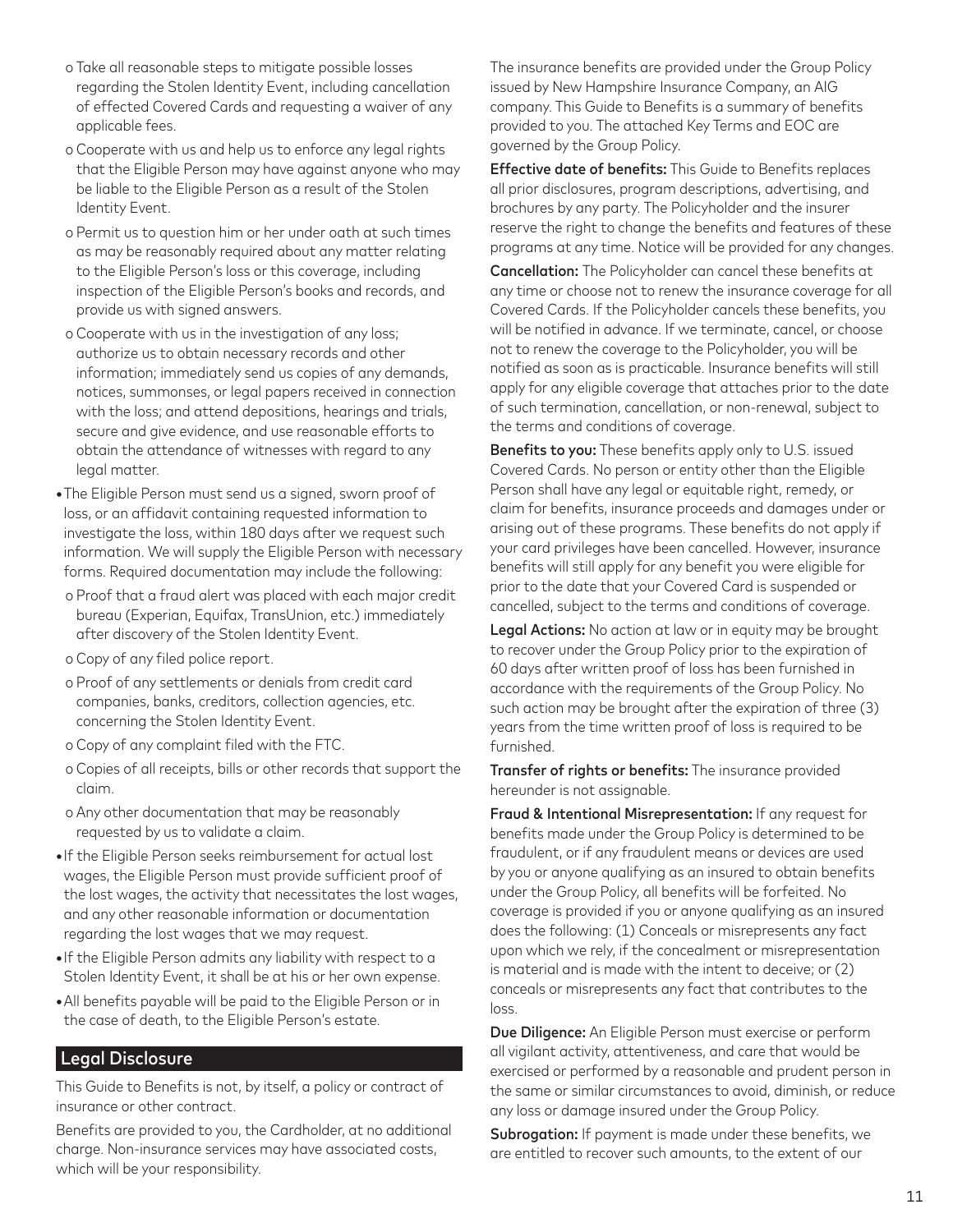payments, from other parties or persons. Any party or person who receives payment under these benefits must transfer to us his or her rights to recovery against any other party or person for the portion of the claim paid by us and must do everything necessary to secure these rights and must not do anything that would jeopardize them.

Other Limitations: Benefits listed in this Guide to Benefits are subject to the conditions, limitations, and exclusions described in each benefit section. Receipt and/or possession of this Guide to Benefits does not guarantee coverage or coverage availability.

This Guide is intended as a summary of services, benefits, and coverages and, in case of a conflict between the Guide and the Group Policy, the Group Policy shall control. Provision of services is subject to availability and applicable legal restrictions.

Washington Residents: For Washington residents only, Evidence of Coverage (EOC) means the section of this Guide to Benefits that describes the terms, conditions, and exclusions of your coverage. The EOC, Key Terms, and Legal Disclosures are the entire agreement between you and us. Representations or promises made by anyone that are not contained in the EOC, Key Terms, or Legal Disclosures are not part of your coverage. In case of a conflict between this Guide to Benefits and the Group Policy, the Guide to Benefits shall control.

This Guide is intended as a summary of services, benefits, and coverages and, in case of a conflict between the Guide and the master insurance policies, or an issuer's, or the Mastercard actual offerings, such master policies or actual offering shall control. Provision of services is subject to availability and applicable legal restrictions.